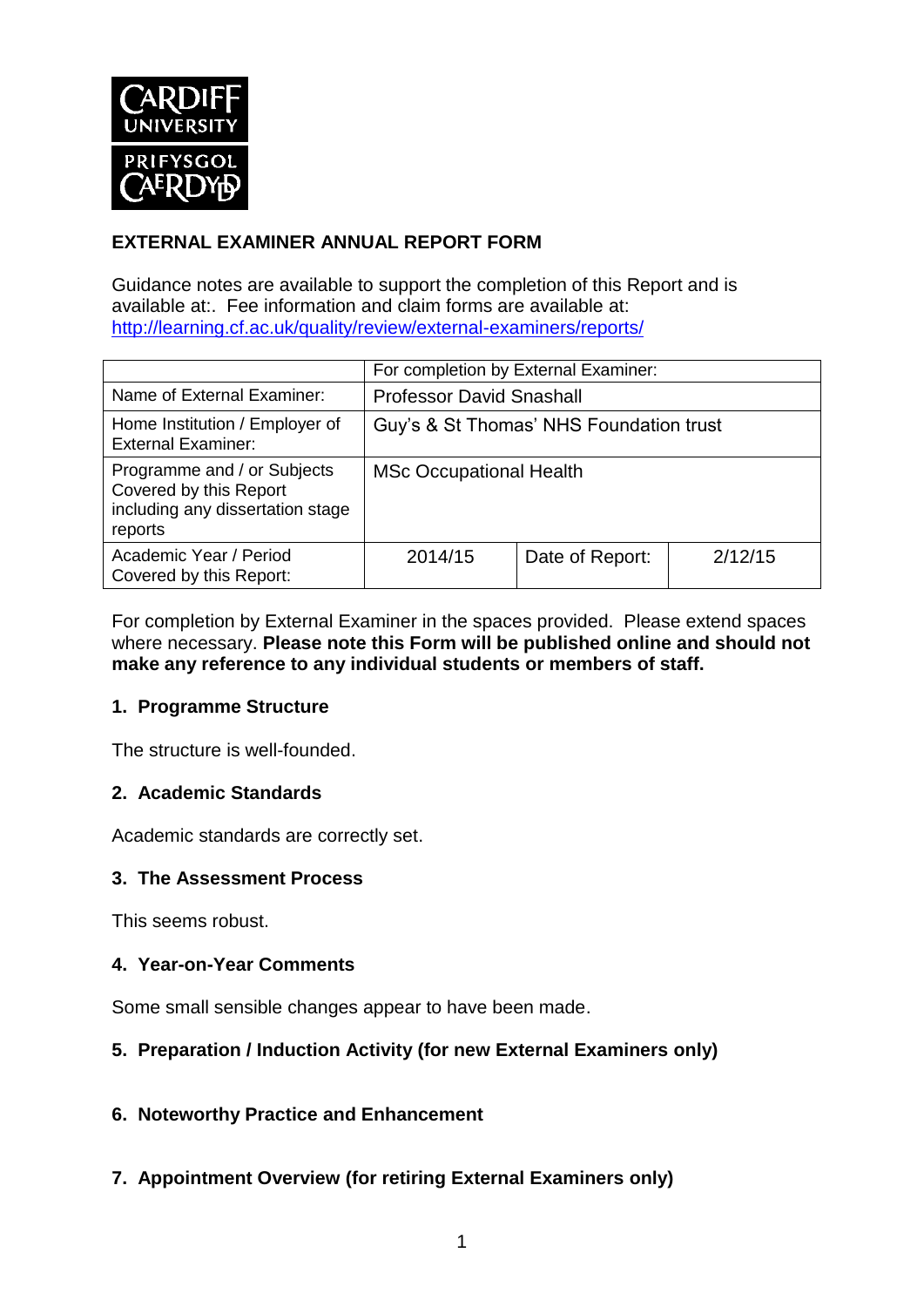# **8. Annual Report Checklist**

Please include appropriate comments within Sections 1-7 above for any answer of 'No'.

|                                             |                                                                                                                                                             | <b>Yes</b><br>(Y) | <b>No</b><br>(N) | N/A<br>(N/A) |  |
|---------------------------------------------|-------------------------------------------------------------------------------------------------------------------------------------------------------------|-------------------|------------------|--------------|--|
| <b>Programme/Course Information</b>         |                                                                                                                                                             |                   |                  |              |  |
| 8.1                                         | Did you receive sufficient information about the Programme and<br>its contents, learning outcomes and assessments?                                          | Y                 |                  |              |  |
| 8.2                                         | Were you asked to comment on any changes to the assessment<br>of the Programme?                                                                             | Y                 |                  |              |  |
| <b>Draft Examination Question Papers</b>    |                                                                                                                                                             |                   |                  |              |  |
| 8.3                                         | Were you asked to approve all examination papers contributing<br>to the final award?                                                                        |                   | N                |              |  |
| 8.4                                         | Were the nature, spread and level of the questions appropriate?                                                                                             | Y                 |                  |              |  |
| 8.5                                         | Were suitable arrangements made to consider your comments?                                                                                                  | Y                 |                  |              |  |
|                                             | <b>Marking Examination Scripts</b>                                                                                                                          |                   |                  |              |  |
| 8.6                                         | Did you receive a sufficient number of scripts to be able to assess<br>whether the internal marking and classifications were appropriate<br>and consistent? | Y                 |                  |              |  |
| 8.7                                         | Was the general standard and consistency of marking<br>appropriate?                                                                                         | Y                 |                  |              |  |
| 8.8                                         | Were the scripts marked in such a way as to enable you to see<br>the reasons for the award of given marks?                                                  | Y                 |                  |              |  |
| 8.9                                         | Were you satisfied with the standard and consistency of marking<br>applied by the internal examiners?                                                       | Y                 |                  |              |  |
| 8.10                                        | In your judgement, did you have the opportunity to examine a<br>sufficient cross-section of candidates' work contributing to the<br>final assessment?       | Y                 |                  |              |  |
| <b>Coursework and Practical Assessments</b> |                                                                                                                                                             |                   |                  |              |  |
| 8.11                                        | Was the choice of subjects for coursework and / or practical<br>assessments appropriate?                                                                    | Y                 |                  |              |  |
| 8.12                                        | Were you afforded access to an appropriate sample of<br>coursework and / or practical assessments?                                                          | Y                 |                  |              |  |
| 8.13                                        | Was the method and general standard of assessment<br>appropriate?                                                                                           | Y                 |                  |              |  |
| 8.14                                        | Is sufficient feedback provided to students on their assessed<br>work?                                                                                      | Y                 |                  |              |  |
|                                             | <b>Clinical Examinations (if applicable)</b>                                                                                                                |                   |                  |              |  |
| 8.15                                        | Were satisfactory arrangements made for the conduct of clinical<br>assessments?                                                                             |                   |                  | <b>NA</b>    |  |
|                                             | <b>Sampling of Work</b>                                                                                                                                     |                   |                  |              |  |
| 8.16                                        | Were you afforded sufficient time to consider samples of<br>assessed work?                                                                                  | Y                 |                  |              |  |
| <b>Examining Board Meeting</b>              |                                                                                                                                                             |                   |                  |              |  |